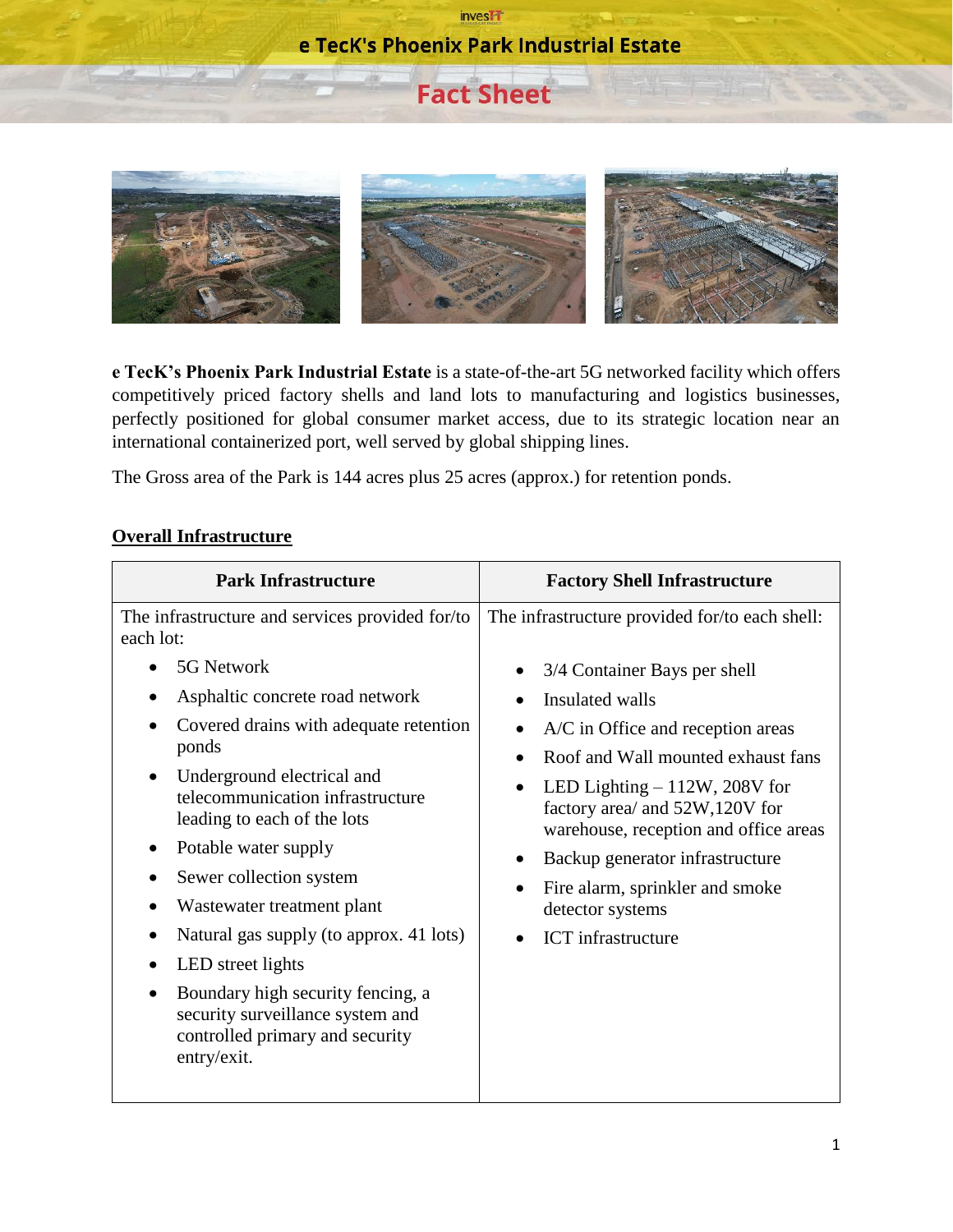# inves<sup>T</sup> e TecK's Phoenix Park Industrial Estate

**Fact Sheet** 

#### **Land Lot Sizes**

| # Lots | <b>Activity</b>  | <b>Sizes</b>                                                           |
|--------|------------------|------------------------------------------------------------------------|
| 76     | Light Industrial | $\vert$ 0.5 to 2.1 acres and 10 acres                                  |
|        | Commercial       | $(1 \text{ acre} = 43,560 \text{ sq. ft. or } 4,046.86 \text{ sq. m})$ |

#### **Factory Shell Sizes**

- One Factory Shell will accommodate one or three tenants (3 bay shell) Ground Fl. – 3,174 sq. m. or 34,165 sq. ft. Mezzanine Fl.  $-810$  sq. m. or  $8,719$  sq. ft. **Total 3,984 sq.m. or 42,884 sq.ft.**
- Four Factory Shells will accommodate one (1) or four (4) tenants (4 bay shell)

| Total          | 5,312 sq.m. or 57,178 sq.ft.                          |
|----------------|-------------------------------------------------------|
|                | <u>Mezzanine Fl. – 1,080 sq. m. or 11,625 sq. ft.</u> |
| Ground $Fl. –$ | 4,232 sq. m. or $45,553$ sq. ft.                      |

#### **Lease Rates**

#### **Factory Shells**

| <b>Period</b> | <b>Monthly Rental Rate Per Sq. Ft.</b> | <b>Monthly Rental Rate Per Sq. Ft.</b> |
|---------------|----------------------------------------|----------------------------------------|
|               | $(USD)*$                               | $(TTD)^*$                              |
| Year 1        | <b>RENT FREE</b>                       | <b>RENT FREE</b>                       |
| Year 2        | <b>US\$0.50</b>                        | TT\$3.40                               |
| Year 3        | <b>US\$0.58</b>                        | TT\$3.94                               |
| Year 4        | <b>US\$0.58</b>                        | TT\$3.94                               |
| Year 5        | <b>US\$0.63</b>                        | TT\$4.27                               |
| Year 6        | <b>US\$0.65</b>                        | TT\$4.41                               |

#### **Land Lots**

| Area         | <b>Yearly Rental Rate Per Acre</b> | <b>Yearly Rental Rate Per Acre</b> |
|--------------|------------------------------------|------------------------------------|
| (Acres)      | $(USD)^*$                          | $(TTD)^*$                          |
| $<$ 5 Acres  | 15,500.00                          | 105,245.00                         |
| 5 Acres to   | 14,725.00                          | 99,982.75                          |
| $<$ 10 Acres |                                    |                                    |
| 10 Acres     | 14,337.50                          | 97,351.63                          |
| and above    |                                    |                                    |